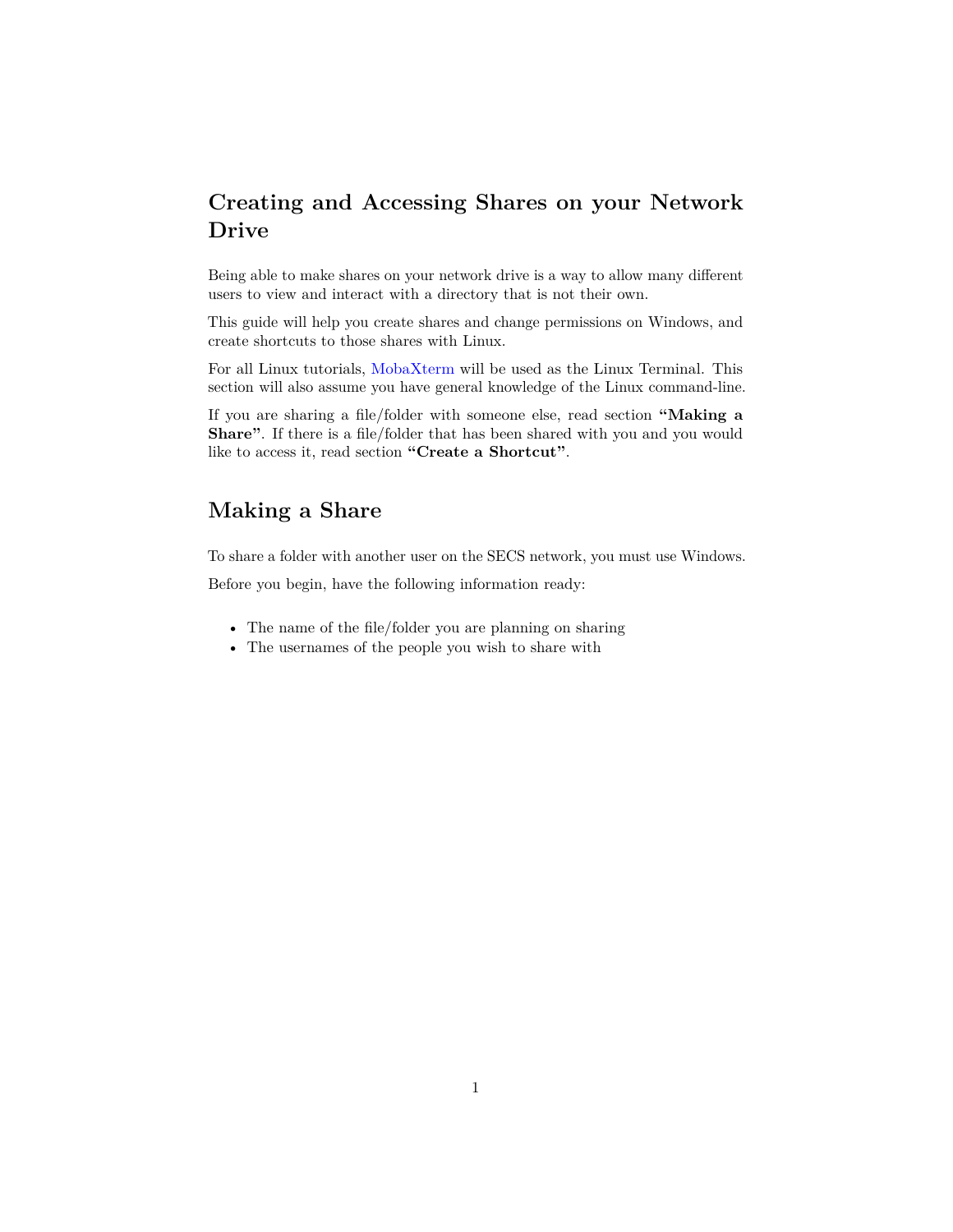1. Navigate to your [SECS Network Drive](http://secs.oakland.edu/docs/pdf/accessNetworkDrive.pdf) on Windows. If you are connected to the SECS network from a lab computer, this will be your *H:/* or *Home* drive. Your window should look like this:

| Organize $\blacktriangledown$<br>Burn | New folder       |                   |                    |      |  |  |  |
|---------------------------------------|------------------|-------------------|--------------------|------|--|--|--|
| Favorites                             | ⋝<br>Name        | Date modified     | Type               | Size |  |  |  |
| Desktop                               | <b>CTO</b>       | 6/5/2014 9:42 AM  | File folder        |      |  |  |  |
| <b>In</b> . Downloads                 | Desktop          | 4/30/2014 3:10 PM | File folder        |      |  |  |  |
| <b>Recent Places</b>                  | <b>Documents</b> | 6/5/2014 3:45 PM  | <b>File folder</b> |      |  |  |  |
|                                       | <b>Downloads</b> | 4/30/2014 3:10 PM | <b>File folder</b> |      |  |  |  |
| <b>Libraries</b>                      | Music            | 4/30/2014 3:10 PM | <b>File folder</b> |      |  |  |  |
| 걸<br><b>Documents</b>                 | New folder       | 6/4/2014 3:44 PM  | <b>File folder</b> |      |  |  |  |
| al <sup>l</sup> Music                 | newShare         | 6/6/2014 1:58 PM  | <b>File folder</b> |      |  |  |  |
| Pictures                              | <b>Pictures</b>  | 6/3/2014 2:06 PM  | File folder        |      |  |  |  |
| Videos<br>ÞС                          | Public           | 4/30/2014 3:10 PM | File folder        |      |  |  |  |
|                                       | public html      | 6/3/2014 2:49 PM  | File folder        |      |  |  |  |
| كر<br>Computer                        | share            | 6/6/2014 1:55 PM  | File folder        |      |  |  |  |
| Local Disk (C:)                       | <b>Templates</b> | 4/30/2014 3:10 PM | File folder        |      |  |  |  |
| Home Drive (H:)                       | <b>Videos</b>    | 4/30/2014 3:10 PM | File folder        |      |  |  |  |
| $\Box$ CTO Files (Q:)                 |                  |                   |                    |      |  |  |  |
|                                       |                  |                   |                    |      |  |  |  |
| Network                               |                  |                   |                    |      |  |  |  |
|                                       |                  |                   |                    |      |  |  |  |
|                                       |                  |                   |                    |      |  |  |  |
|                                       |                  |                   |                    |      |  |  |  |
|                                       |                  |                   |                    |      |  |  |  |

2. Right click on the file/folder you wish to share and select **'Properties'**. It is recommended that the file/folder you are sharing has the word "Share" within its name for easy identification.

| <b>X</b> Favorites        | Name            |                              | Date modified     | Type               | Size |
|---------------------------|-----------------|------------------------------|-------------------|--------------------|------|
| Desktop                   | new Share       |                              | 6/6/2014 2:26 PM  | File folder        |      |
| Downloads                 | new             | Open                         | <b>BPM</b>        | File folder        |      |
| Recent Places             | Docume          | Open in new window           | <b>5 PM</b>       | <b>File folder</b> |      |
|                           | <b>CTO</b>      | Open MobaXterm terminal here | 2 AM              | <b>File folder</b> |      |
| <b>Libraries</b><br>m     | New fold        | Always available offline     | 4 PM              | <b>File folder</b> |      |
| R<br><b>Documents</b>     | public hi       | Restore previous versions    | <b>9 PM</b>       | File folder        |      |
| Music                     | <b>Pictures</b> |                              | 6 PM              | File folder        |      |
| <b>Pictures</b>           | Desktop         | Scan for Viruses             | <b>10 PM</b>      | <b>File folder</b> |      |
| Ħ<br><b>Videos</b>        | Downloa         | Send to                      | <b>LO PM</b><br>¥ | <b>File folder</b> |      |
|                           | Music           |                              | 10 PM             | <b>File folder</b> |      |
| Computer                  | Public          | Cut                          | 10 PM             | File folder        |      |
| Local Disk (C:)           | <b>Template</b> | Copy                         | 10 PM             | File folder        |      |
| Home Drive (H:)           | <b>Videos</b>   | Create shortcut              | <b>10 PM</b>      | <b>File folder</b> |      |
| $\bigcirc$ CTO Files (Q:) |                 | <b>Delete</b>                |                   |                    |      |
|                           |                 | Rename                       |                   |                    |      |
| <b>Network</b>            |                 |                              |                   |                    |      |
|                           |                 | Properties                   |                   |                    |      |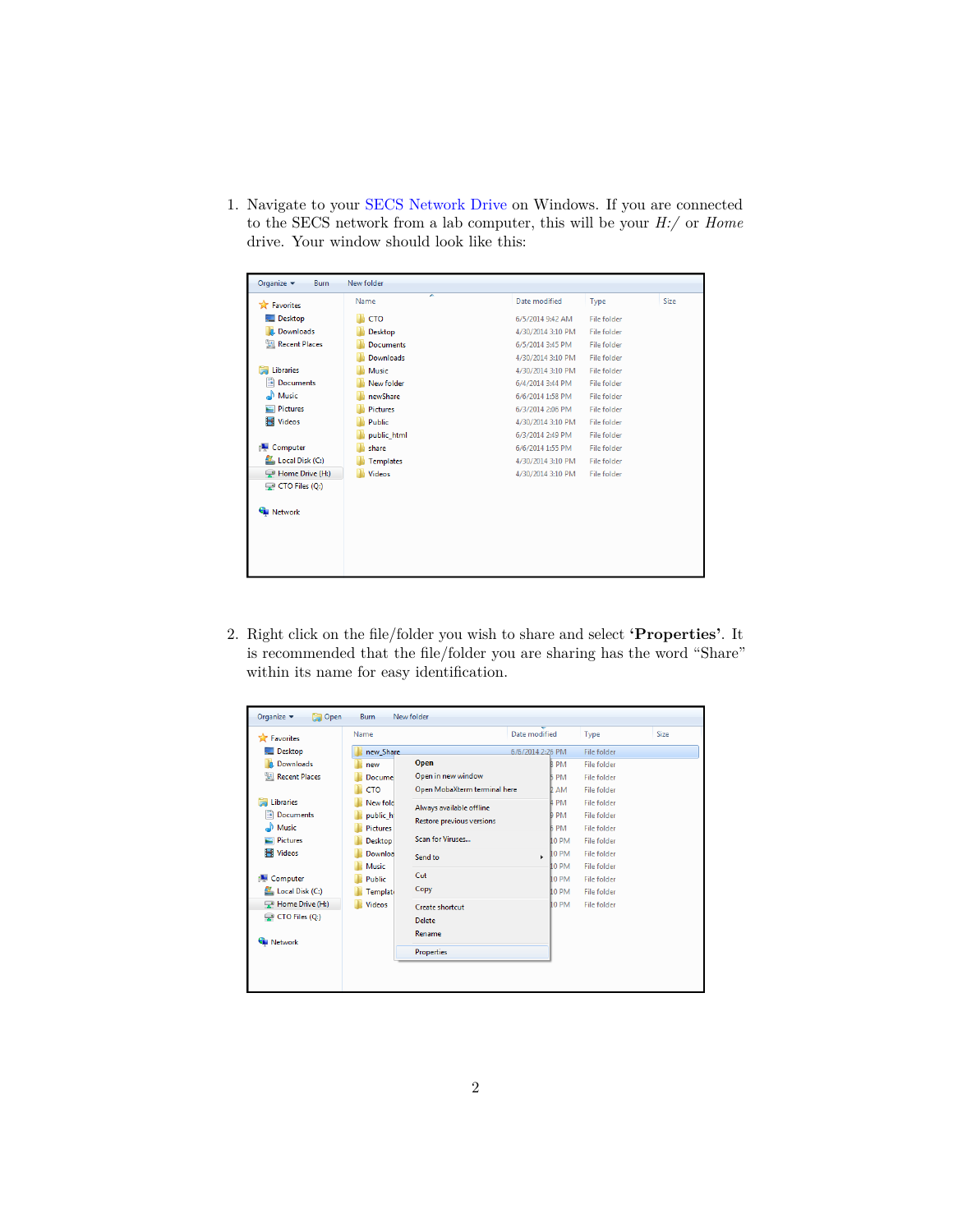3. On the **'Security'** tab, select **'Edit'**.

| new_Share Properties                                                         | $\Sigma$ |
|------------------------------------------------------------------------------|----------|
| Security Previous Versions   Customize<br>General                            |          |
| Object name: H:\new_Share                                                    |          |
| Group or user names:                                                         |          |
| <b>&amp; Everyone</b>                                                        | ᆂ        |
| <b>&amp; CREATOR OWNER</b>                                                   |          |
| <b>&amp; CREATOR GROUP</b><br>∢                                              |          |
| ш<br>Þ                                                                       |          |
| To change permissions, click Edit.<br>Fdit -                                 |          |
| Permissions for Everyone<br>Allow<br>Deny                                    |          |
| Full control                                                                 |          |
| Modify                                                                       | Ξ        |
| Read & execute                                                               |          |
| List folder contents                                                         |          |
| Read                                                                         |          |
| For special permissions or advanced settings,<br>Advanced<br>click Advanced. |          |
| Leam about access control and permissions                                    |          |
| ОК<br>Cancel                                                                 | Apply    |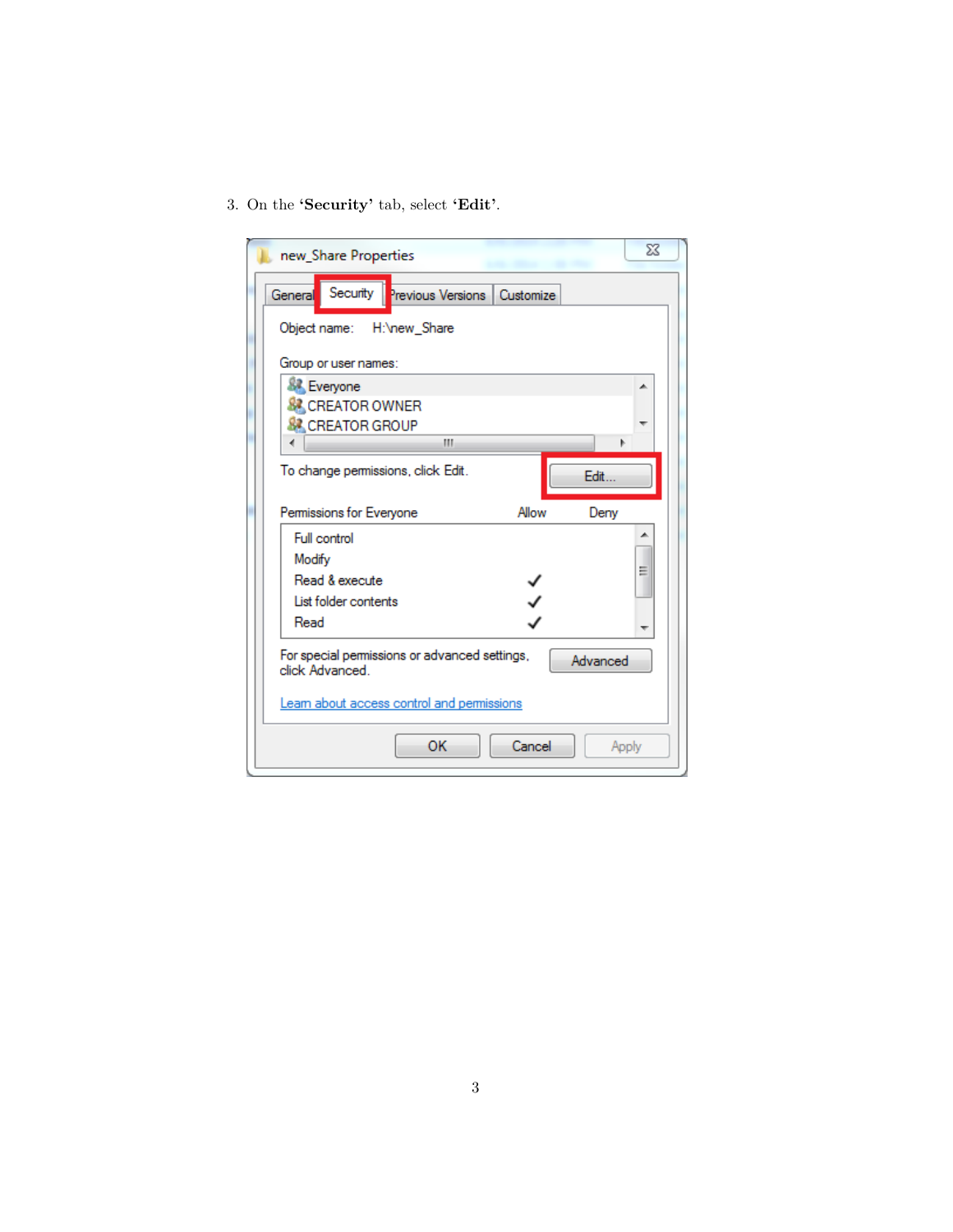4. Next, click on **'Add. . . '**.

| Permissions for new_Share                  |               | $\Sigma$ |  |  |  |  |  |  |  |  |
|--------------------------------------------|---------------|----------|--|--|--|--|--|--|--|--|
| Security                                   |               |          |  |  |  |  |  |  |  |  |
| Object name: H:\new Share                  |               |          |  |  |  |  |  |  |  |  |
| Group or user names:                       |               |          |  |  |  |  |  |  |  |  |
| <b>Everyone</b>                            |               |          |  |  |  |  |  |  |  |  |
| <b>&amp; CREATOR OWNER</b>                 |               |          |  |  |  |  |  |  |  |  |
| <b>&amp; CREATOR GROUP</b>                 |               |          |  |  |  |  |  |  |  |  |
| R Snap. Shot (snappy@secs.oakland.edu)     |               |          |  |  |  |  |  |  |  |  |
| Alex Osboum (aosboum2@secs.oakland.edu)    |               |          |  |  |  |  |  |  |  |  |
| <b>SA Domain Users (SECS\Domain Users)</b> |               |          |  |  |  |  |  |  |  |  |
| Add<br>Remove                              |               |          |  |  |  |  |  |  |  |  |
| Permissions for Everyone                   | Allow<br>Deny |          |  |  |  |  |  |  |  |  |
| Full control                               |               | ∸        |  |  |  |  |  |  |  |  |
| Modify                                     |               |          |  |  |  |  |  |  |  |  |
| Read & execute                             |               | Ξ        |  |  |  |  |  |  |  |  |
| List folder contents                       |               |          |  |  |  |  |  |  |  |  |
| Read                                       |               |          |  |  |  |  |  |  |  |  |
| Learn about access control and permissions |               |          |  |  |  |  |  |  |  |  |
| OK                                         | Cancel        | Apply    |  |  |  |  |  |  |  |  |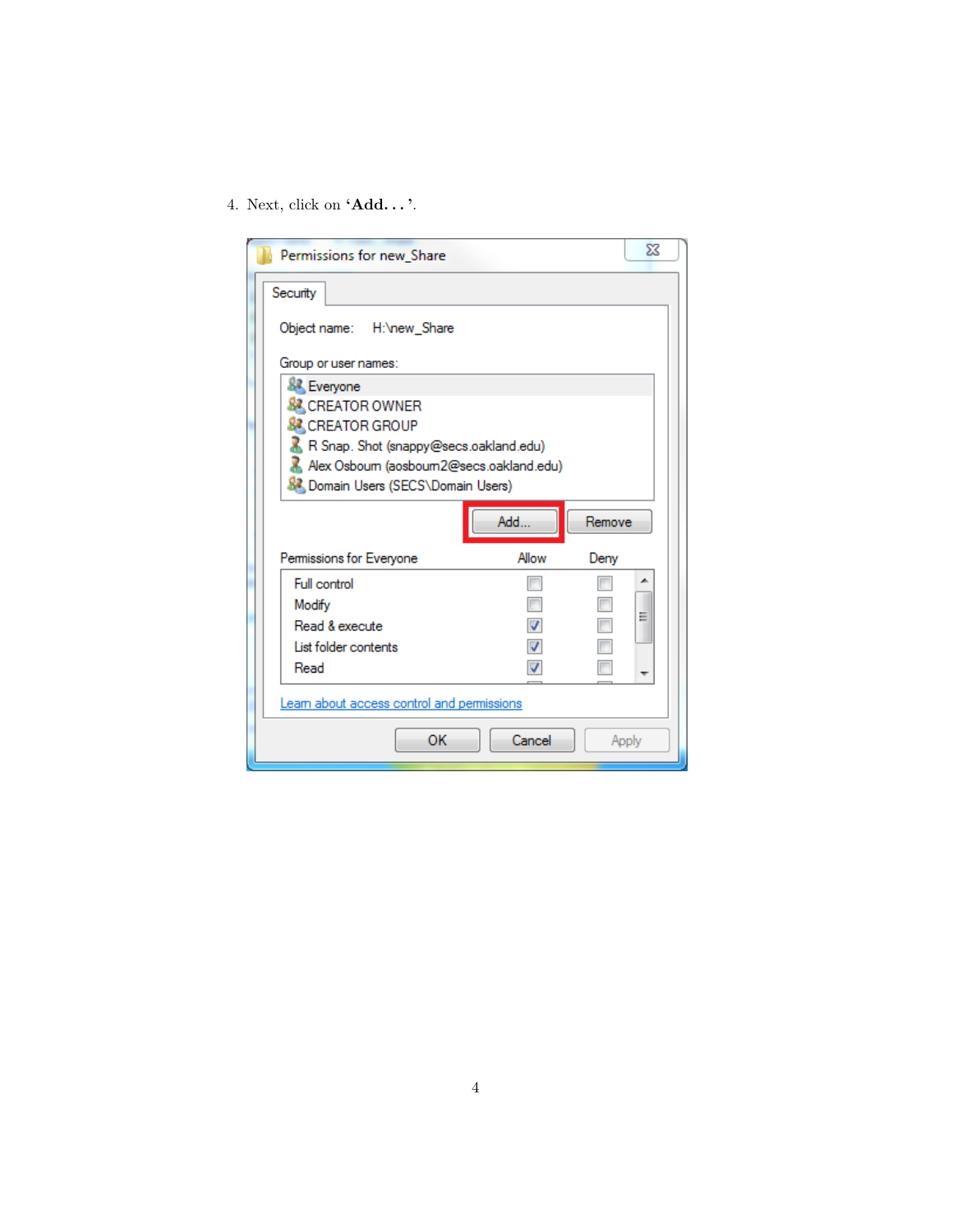5. Enter a SECS username within the **'Enter the object. . . '** field. In the example, the share is being created for the user *afake5*.

| Select Users, Computers, Service Accounts, or Groups | P<br>x             |
|------------------------------------------------------|--------------------|
| Select this object type:                             |                    |
| Users, Groups, or Built-in security principals       | Object Types       |
| From this location:                                  |                    |
| secs.oakland.edu                                     | Locations          |
| Enter the object names to select (examples):         |                    |
| afake5                                               | <b>Check Names</b> |
|                                                      |                    |
|                                                      |                    |
| Advanced<br>OK                                       | Cancel             |
|                                                      |                    |

6. Click **'Check Name'**. This searches the network for a valid user with the username entered. If one is found, the correct information will be autofilled. A file/folder can be shared with many users. To enter more than one, enter each username into the field, separating them with a semicolon and a space (afake5; afake6).

| Select this object type:<br>Users, Groups, or Built-in security principals<br>Object Types<br>From this location:<br>secs oakland edu.<br>Locations<br>Enter the object names to select (examples):<br> afake5 (afake5@secs.oakland.edu) <br><b>Check Names</b><br>Advanced<br>OK<br>Cancel | Select Users, Computers, Service Accounts, or Groups | Y.<br>х |
|---------------------------------------------------------------------------------------------------------------------------------------------------------------------------------------------------------------------------------------------------------------------------------------------|------------------------------------------------------|---------|
|                                                                                                                                                                                                                                                                                             |                                                      |         |
|                                                                                                                                                                                                                                                                                             |                                                      |         |
|                                                                                                                                                                                                                                                                                             |                                                      |         |
|                                                                                                                                                                                                                                                                                             |                                                      |         |
|                                                                                                                                                                                                                                                                                             |                                                      |         |
|                                                                                                                                                                                                                                                                                             |                                                      |         |
|                                                                                                                                                                                                                                                                                             |                                                      |         |
|                                                                                                                                                                                                                                                                                             |                                                      |         |
|                                                                                                                                                                                                                                                                                             |                                                      |         |

*Windows Pro Tip: Know some of the username but not the entire name? Entering part of a username will still auto-fill. If more than one user have the same partial information entered, a new window will open showing all the users matching the information provided.*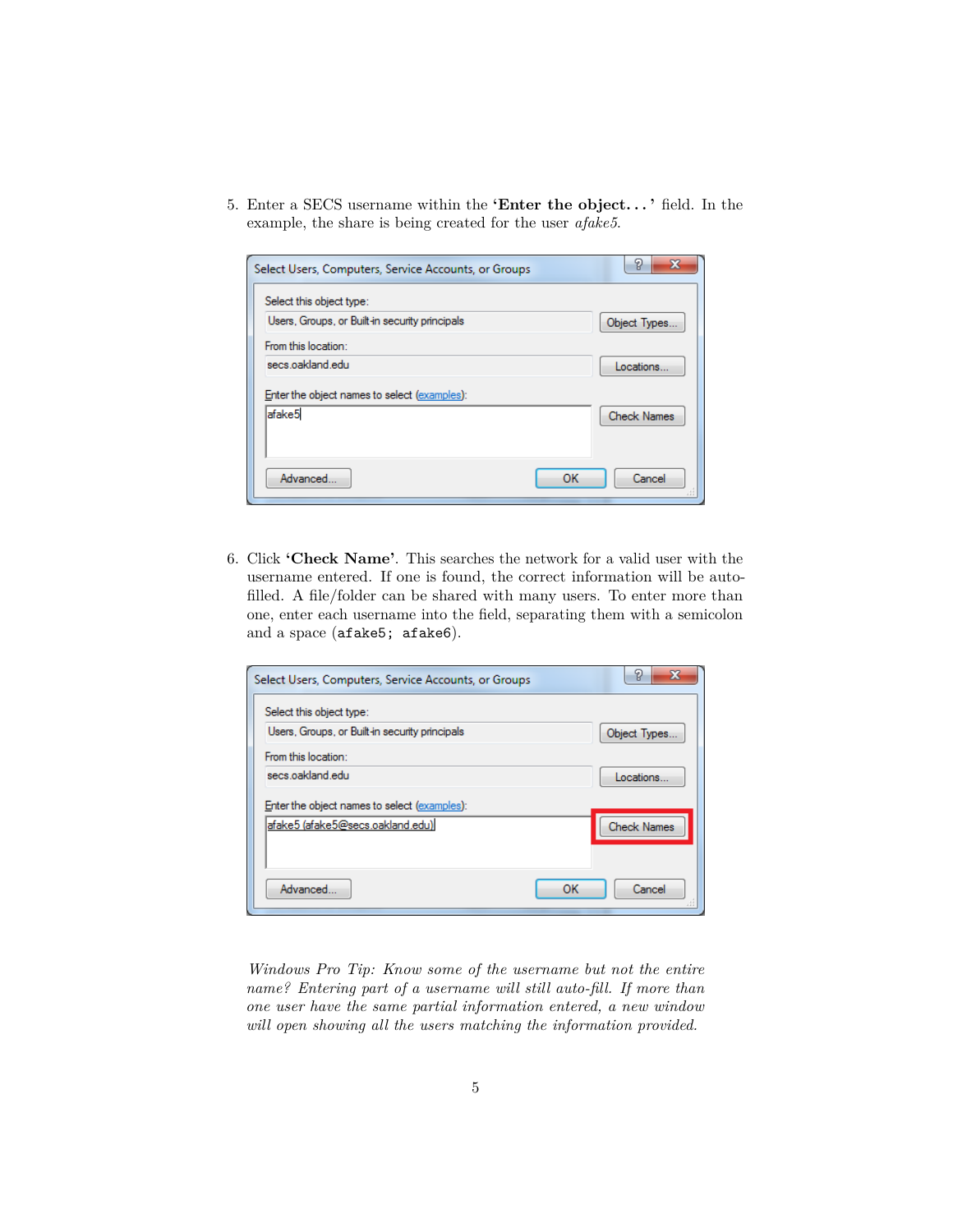7. Close this window by clicking **'Okay'**. On this next screen, you should see the name of the user(s) you shared with. This is where the permissions are set. Click on the name of the user(s) you just shared to. In the box below, check the boxes for the permissions you wish to grant them. For more information about what each of these mean, view [Microsoft's explanation.](http://technet.microsoft.com/en-us/library/bb727008.aspx)

| Permissions for new Share                                                                      |                                        | ΣŜ    |  |  |  |  |  |  |
|------------------------------------------------------------------------------------------------|----------------------------------------|-------|--|--|--|--|--|--|
| Security                                                                                       |                                        |       |  |  |  |  |  |  |
| Object name: H:\new_Share                                                                      |                                        |       |  |  |  |  |  |  |
| Group or user names:                                                                           |                                        |       |  |  |  |  |  |  |
| afake5 (afake5@secs.oakland.edu)<br>┻<br><b>SA</b> Everyone<br>Ξ<br><b>&amp; CREATOR OWNER</b> |                                        |       |  |  |  |  |  |  |
| <b>&amp; CREATOR GROUP</b>                                                                     |                                        |       |  |  |  |  |  |  |
|                                                                                                | R Snap. Shot (snappy@secs.oakland.edu) |       |  |  |  |  |  |  |
| ш                                                                                              |                                        | Þ     |  |  |  |  |  |  |
|                                                                                                | Add<br>Remove                          |       |  |  |  |  |  |  |
| Permissions for R Snap. Shot                                                                   | Allow<br>Deny                          |       |  |  |  |  |  |  |
| Full control                                                                                   |                                        |       |  |  |  |  |  |  |
| Modify                                                                                         |                                        |       |  |  |  |  |  |  |
| Read & execute                                                                                 |                                        | Ξ     |  |  |  |  |  |  |
| List folder contents                                                                           |                                        |       |  |  |  |  |  |  |
| Read<br>V                                                                                      |                                        |       |  |  |  |  |  |  |
| Learn about access control and permissions                                                     |                                        |       |  |  |  |  |  |  |
| OK                                                                                             | Cancel                                 | Apply |  |  |  |  |  |  |

Now, the share has been made. Now, direct those users who you created the share for to the section of this tutorial, **Create a Shortcut**.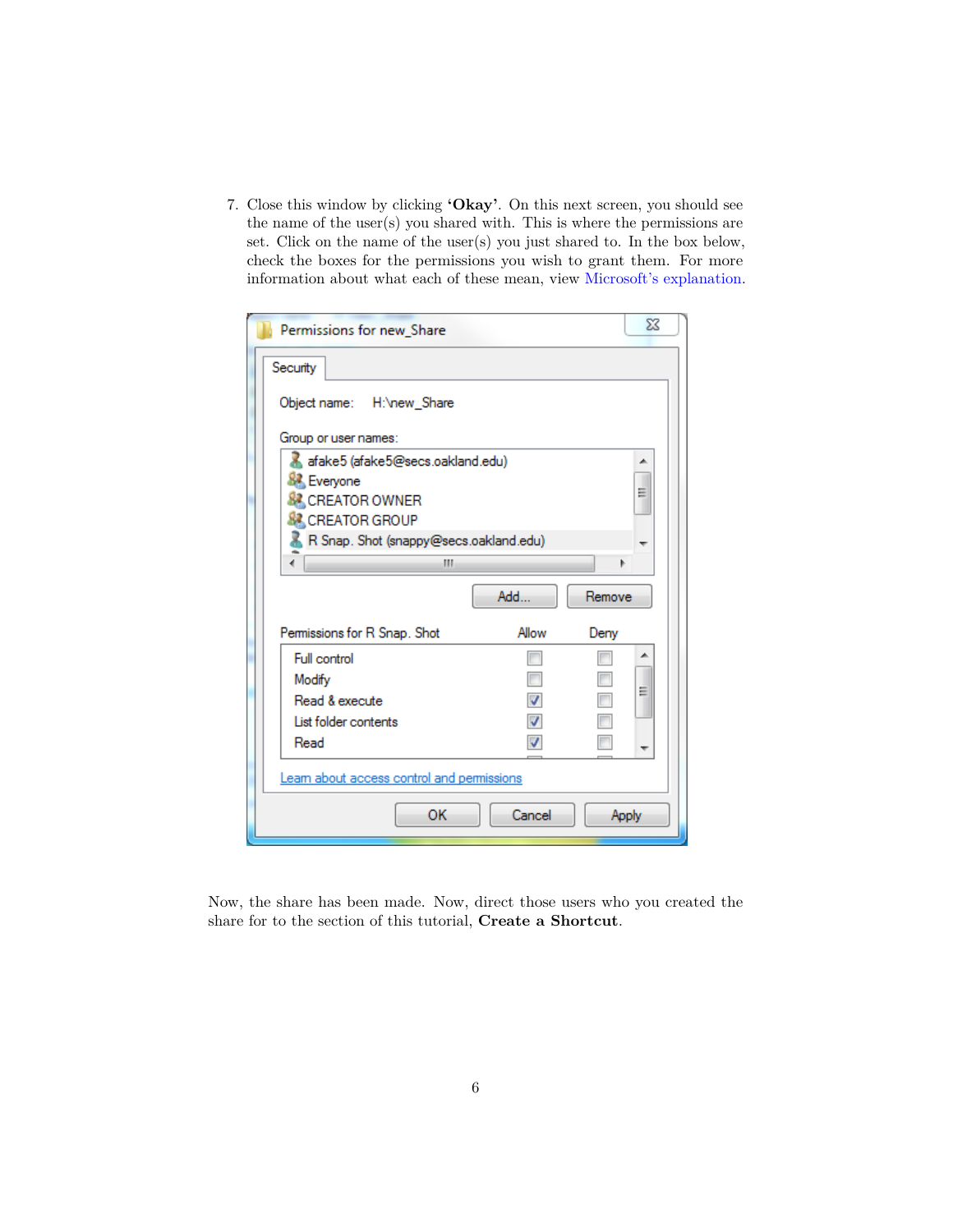### **Create a Shortcut**

When a share with a user is created, they now have some control over what is being shared. For example, a user is given share rights to do whatever they want with a file/folder on another user's SECS Network Drive. However, they don't want to have to navigate to that share every time they want to access it. Making a link to the share is the perfect solution. The only way to do this is through Linux:

First you need to SSH to one of our general purpose Linux servers. Use server name "**beatles**" to automatically connect to any one. On successful connection, the default directory you land in is your SECS Network Drive.

Before you begin, you will need the following information:

- The username the person who created the share
- The name of the share they created
- The path to the share within their SECS Network Drive
- 1. Navigate to the the directory or parent directory of where you want the file/folder shared with you to go. In the example, the command 'ls' is performed to confirm the current directory is the root of the SECS Network Drive. This is where the share will be linked to.



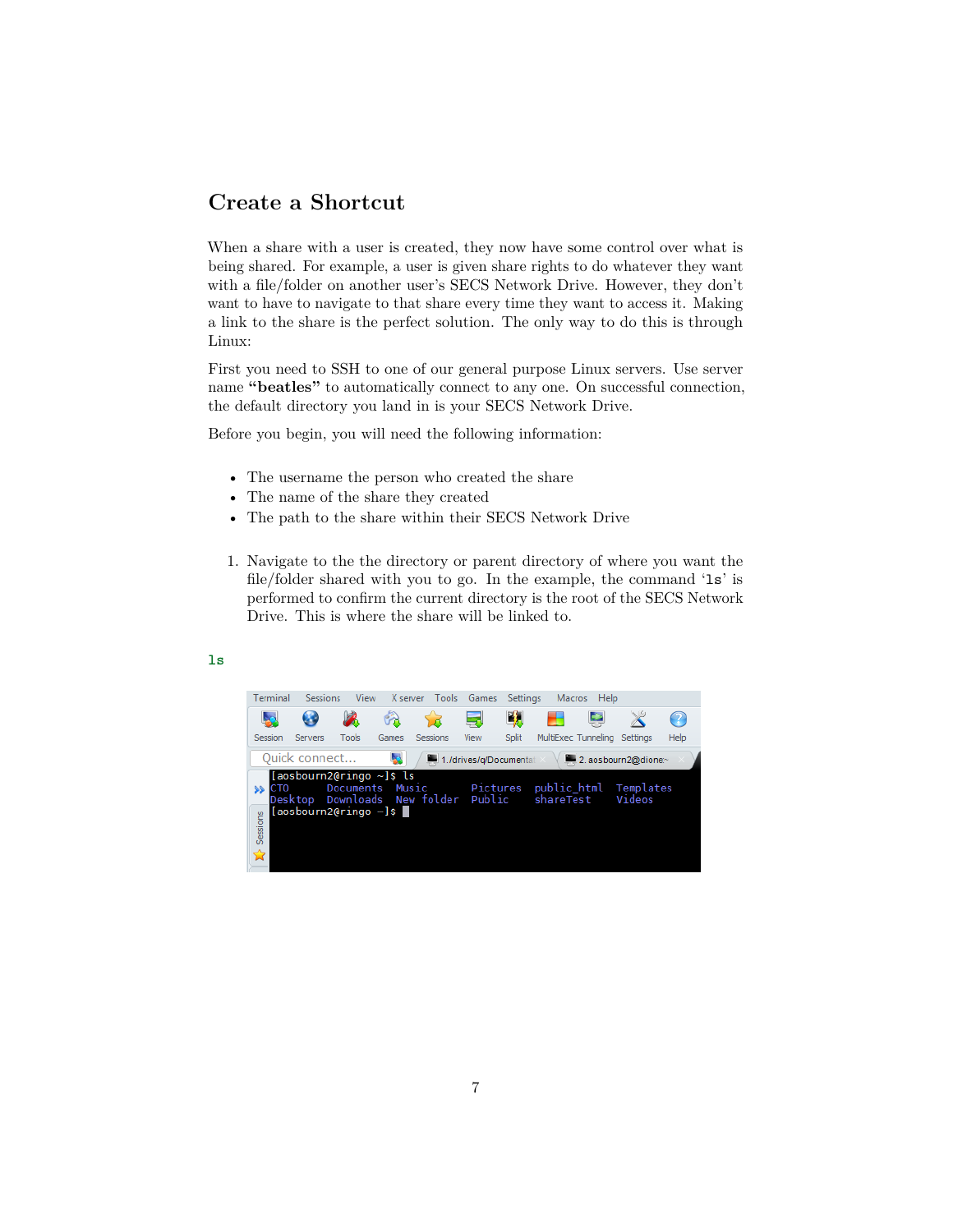2. Enter the command below to link the share.

```
$FIRST_LETTER = "First initial of sharer's username"
$USERNAME = "Username of sharer"
$SHARENAME = "Name of the share"
$DESTINATION= "Where the shortcut will be made"
```
**ln** -s /SECS/home/\$FIRST\_LETTER/\$USERNAME/\$SHARENAME \$DESTINATION



In the example, the user that had the share on their drive was *afake*. The share name was *shareTest*. Since the share will be created in the current directory, ./ is used to specify that. If the share was to go into a different directory, the path would be in place instead. Specifying a directory that is not there causes a directory to be created.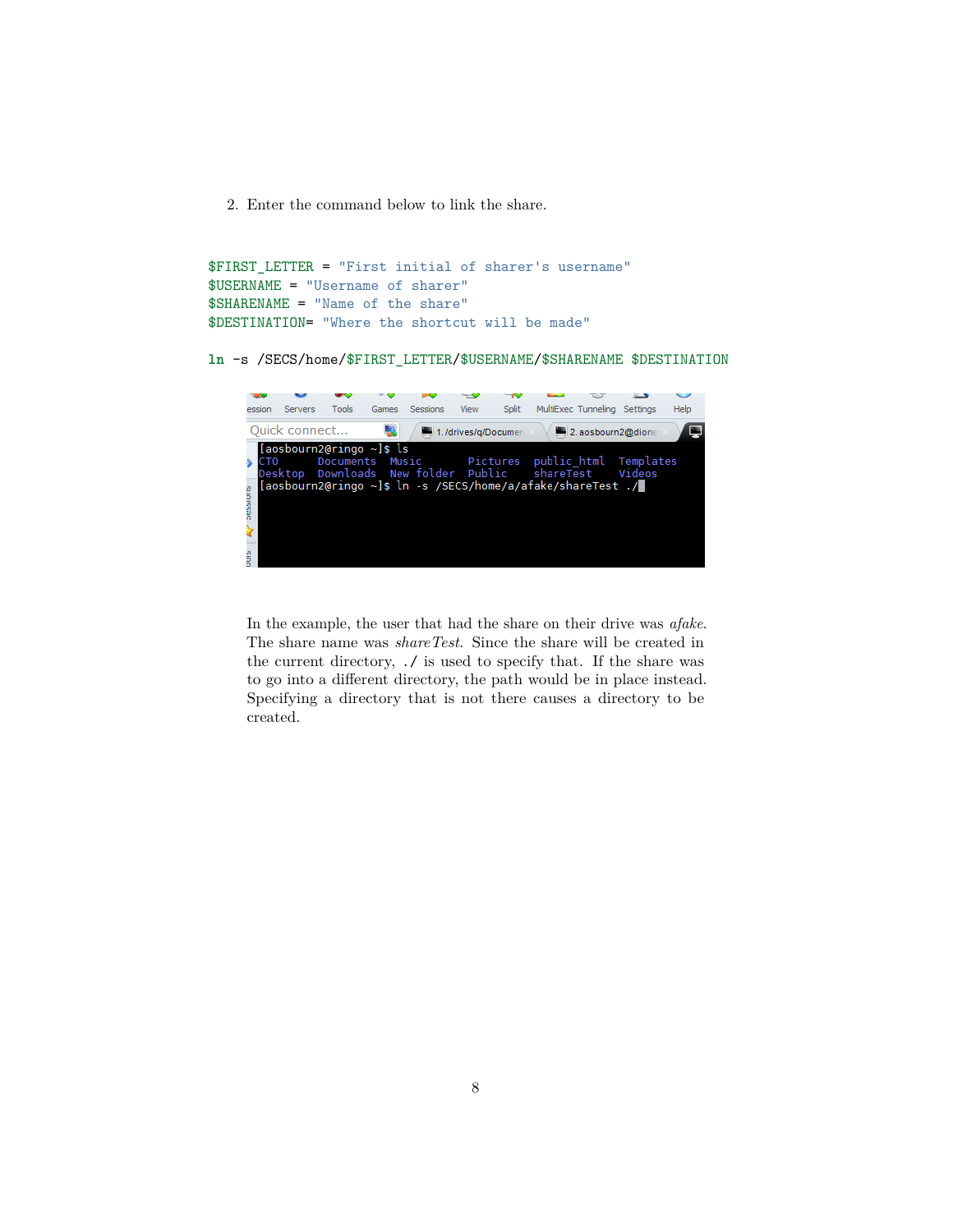3. Now, using 'ls -l', the share and where it is linked to is shown in the SECS Network Drive. In MobaXterm, linked folders/files are a light blue color.

#### **ls** -l

|          |                 |                |                             |       |                                                                                                    |                       | Щ.    |  |           |                                                                                               | Ω    |                                         |  |                |  |
|----------|-----------------|----------------|-----------------------------|-------|----------------------------------------------------------------------------------------------------|-----------------------|-------|--|-----------|-----------------------------------------------------------------------------------------------|------|-----------------------------------------|--|----------------|--|
| Session  |                 | <b>Servers</b> | Tools                       | Games | Sessions                                                                                           | View                  | Split |  |           | MultiExec Tunneling Settings                                                                  | Help |                                         |  |                |  |
|          |                 |                |                             |       |                                                                                                    |                       |       |  |           |                                                                                               |      |                                         |  |                |  |
|          |                 | Ouick connect  |                             | Ь.    |                                                                                                    | 1. /drives/g/Document |       |  |           | 2. aosbourn2@dione                                                                            |      | $\Box$ 3. aosbourn2@ring $\circ \times$ |  | 4. afake@ringo |  |
|          |                 |                | [aosbourn2@ringo ~]\$ ls    |       |                                                                                                    |                       |       |  |           |                                                                                               |      |                                         |  |                |  |
|          | $\lambda$ CTO   |                |                             |       | Documents Music                                                                                    |                       |       |  |           | Pictures public html Templates<br>Videos                                                      |      |                                         |  |                |  |
|          |                 |                |                             |       | Desktop Downloads New folder Public<br>[aosbourn2@ringo ~]\$ ln -s /SECS/home/a/afake/shareTest ./ |                       |       |  | shareTest |                                                                                               |      |                                         |  |                |  |
| Sessions |                 |                | [aosbourn2@ringo ~]\$ ls    |       |                                                                                                    |                       |       |  |           |                                                                                               |      |                                         |  |                |  |
|          | CT <sub>0</sub> |                |                             |       |                                                                                                    |                       |       |  |           | Documents Music - Pictures public html Templates                                              |      |                                         |  |                |  |
|          |                 |                |                             |       | Desktop Downloads New folder Public                                                                |                       |       |  | shareTest | Videos                                                                                        |      |                                         |  |                |  |
|          |                 |                | [aosbourn2@ringo ~]\$ ls -l |       |                                                                                                    |                       |       |  |           |                                                                                               |      |                                         |  |                |  |
|          |                 | total 88       |                             |       | drwxrwxr-x 2 aosbourn2 domain users 4096 Jun 5 09:42 CTO                                           |                       |       |  |           |                                                                                               |      |                                         |  |                |  |
| Tools    |                 |                |                             |       |                                                                                                    |                       |       |  |           | drwxr-xr-x 2 aosbourn2 domain users 4096 Apr 30 15:10 Desktop                                 |      |                                         |  |                |  |
|          |                 |                |                             |       |                                                                                                    |                       |       |  |           | drwxr-xr-x 4 aosbourn2 domain users 4096 Jun 5 09:38 Documents                                |      |                                         |  |                |  |
|          |                 |                |                             |       |                                                                                                    |                       |       |  |           | drwxr-xr-x 2 aosbourn2 domain users 4096 Apr 30 15:10 Downloads                               |      |                                         |  |                |  |
|          |                 |                |                             |       | drwxr-xr-x 2 aosbourn2 domain users 4096 Apr 30 15:10 Music                                        |                       |       |  |           |                                                                                               |      |                                         |  |                |  |
|          |                 |                |                             |       |                                                                                                    |                       |       |  |           | drwxrwxr-x 2 aosbourn2 domain users 4096 Jun 4 15:44 New folder                               |      |                                         |  |                |  |
|          |                 |                |                             |       |                                                                                                    |                       |       |  |           | drwxr-xr-x 2 aosbourn2 domain users 4096 Jun 3 14:06 Pictures                                 |      |                                         |  |                |  |
|          |                 |                |                             |       | drwxr-xr-x 2 aosbourn2 domain users 4096 Apr 30 15:10 Public                                       |                       |       |  |           | drwxr-xr-x 3 aosbourn2 domain users 4096 Jun 3 14:49 public html                              |      |                                         |  |                |  |
| ę        |                 |                |                             |       |                                                                                                    |                       |       |  |           | lrwxrwxrwx 1 aosbourn2 domain users  28 Jun 5 13:27 shareTest -> /SECS/home/a/afake/shareTest |      |                                         |  |                |  |
|          |                 |                |                             |       |                                                                                                    |                       |       |  |           | drwxr-xr-x 2 aosbourn2 domain users 4096 Apr 30 15:10 Templates                               |      |                                         |  |                |  |
|          |                 |                |                             |       | drwxr-xr-x 2 aosbourn2 domain users 4096 Apr 30 15:10 Videos                                       |                       |       |  |           |                                                                                               |      |                                         |  |                |  |
|          |                 |                | [aosbourn2@ringo ~]\$ D     |       |                                                                                                    |                       |       |  |           |                                                                                               |      |                                         |  |                |  |
|          |                 |                |                             |       |                                                                                                    |                       |       |  |           |                                                                                               |      |                                         |  |                |  |
|          |                 |                |                             |       |                                                                                                    |                       |       |  |           |                                                                                               |      |                                         |  |                |  |

It is also visible in Windows within the SECS Network Drive!

|    | public_html     | 6/3/2014 2:49 PM  | File folder |
|----|-----------------|-------------------|-------------|
|    | <b>Pictures</b> | 6/3/2014 2:06 PM  | File folder |
|    | Desktop         | 4/30/2014 3:10 PM | File folder |
|    | Downloads       | 4/30/2014 3:10 PM | File folder |
|    | Music           | 4/30/2014 3:10 PM | File folder |
|    | Public          | 4/30/2014 3:10 PM | File folder |
|    | Templates       | 4/30/2014 3:10 PM | File folder |
| k) | <b>Videos</b>   | 4/30/2014 3:10 PM | File folder |
|    | shareTest       | 6/10/2014 4:24 PM | File folder |
|    |                 |                   |             |
|    |                 |                   |             |
|    |                 |                   |             |
|    |                 |                   |             |
|    |                 |                   |             |
|    |                 |                   |             |
|    |                 |                   |             |
|    |                 |                   |             |